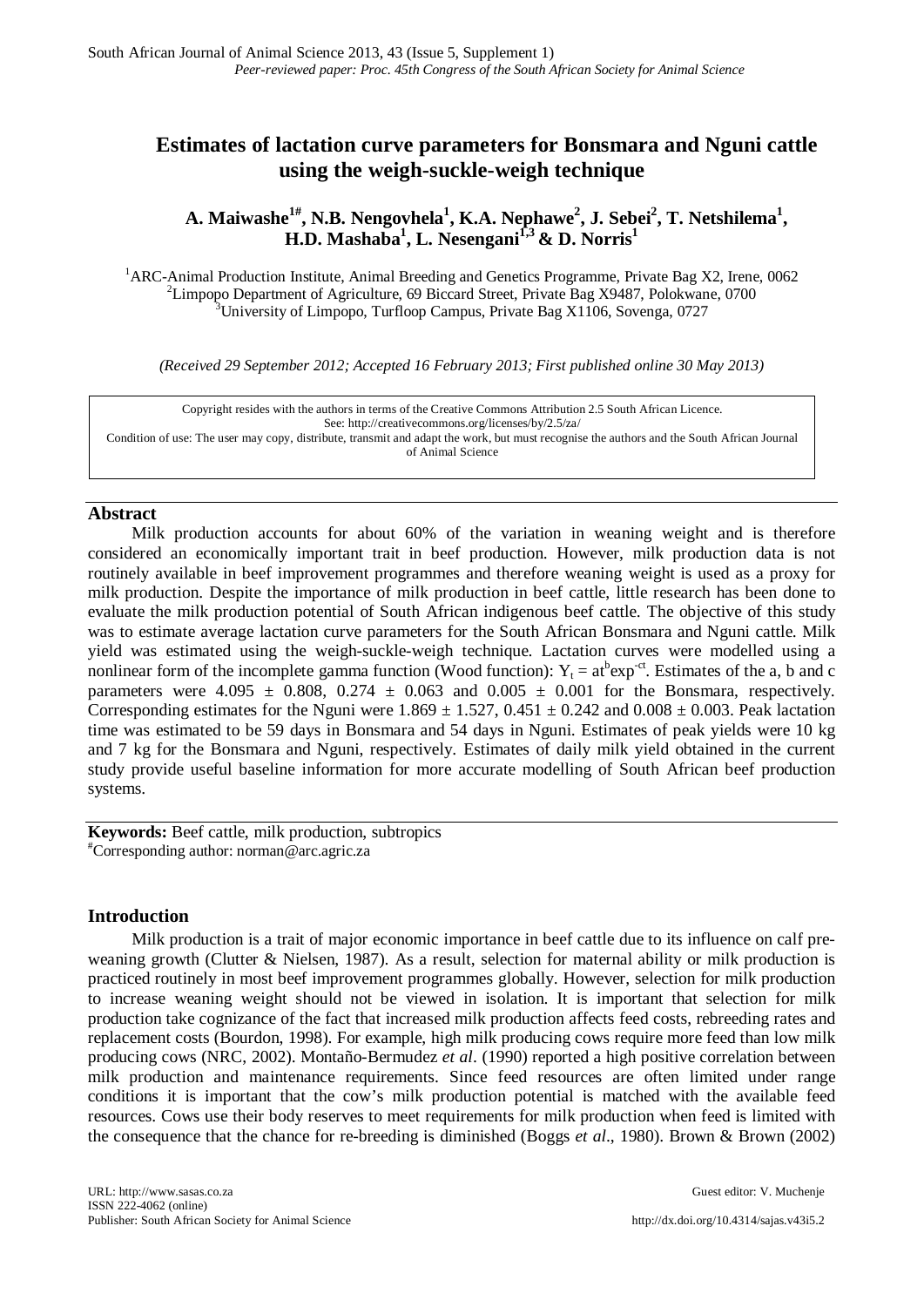emphasized the importance of matching animal genotype to the environment. Jenkins & Ferrell (1992) studied milk production potential of nine beef cattle breeds under different nutritional regimes. They found that both breed and energy intake level significantly influenced milk production.

Several studies have been conducted in beef cattle to evaluate milk production potential (e.g. Williams *et al*., 1978; Beal *et al*., 1990; Jenkins & Ferrell, 1992). These studies were conducted using mainly European breeds raised under temperate environments except in few cases (e.g. Chabo *et al*., 2003). There is thus paucity of reliable estimates of milk production especially for breeds that are indigenous to Africa. The general lack of information on milk production makes it difficult to properly evaluate South African beef production systems. MacNeil & Matjuda (2007) used maternal breeding values for weaning weight to estimate milk production for the Afrikaner, Bonsmara and Nguni cows. The objective of the current study was to estimate average lactation curve parameters for Bonsmara and Nguni cattle using estimates of milk yield obtained by the weigh-suckle-weigh technique. The weigh-suckle-weigh technique has been used extensively to obtain reliable estimates of milk production in beef cattle (Williams *et al*., 1978; Meyer *et al*., 1994; Lee & Pollak, 2002; MacNeil & Mott, 2006) and sheep (Benson *et al*., 1999; Ünal *et al*., 2007).

#### **Materials & Methods**

Estimated milk yield records obtained from Bonsmara ( $n = 42$ ) and Nguni ( $n = 16$ ) cow-calf pairs were considered in the current study. A total of 715 observations were available for the analyses. The data were collected at the Mara Research Station in the Limpopo Province of South Africa during a 7-months period. Mara Research Station is located about 54 km west of Makhado (23°05´S, 29°25´E) in the arid sweet bushveld area. The mean annual rainfall is 452 mm and the mean daily maximum temperature varies from 23 ºC in June to 30 ºC in January. For the duration of the experiment cows were kept strictly under an extensive production environment, feeding solely on natural pasture without supplementary feeding. Veld condition of grazing camps was monitored and rotation was done based on the amount of forage available.

Milk yield was determined using the weigh-suckle-weigh technique (Totusek *et al*., 1973; Williams *et al*., 1978; Meyer *et al*., 1994; Lee & Pollak, 2002; MacNeil & Mott, 2006). Estimates of milk yield were obtained bi-weekly resulting in cows averaging 12 milk observations per lactation with a range of 8 to 15. MacNeil & Mott (2006) used four estimates of milk yield in a study to determine the correlation between milk yield and maternal genetic effect for weaning weight. More frequent estimates of milk yield per lactation were considered appropriate given that the interest in the current study was in characterising the lactation curve.

The weigh-suckle-weigh technique was carried out as follows. Cows and calves were separated at 15:00 for about 3 hours and re-united at 18:00 for about 30 minutes to allow the calves to suckle until the cows were milked out. Then, calves were separated from cows at 18:30. The following morning at 6:00 calves were weighed before they were re-united with their dams. Calves were allowed to suckle for about 30 minutes and re-weighed immediately. A positive weight difference between the weight of the calf before and after suckling was taken as an estimate of 12-hour milk yield. The 12-hour milk yield was adjusted to 24-h following Brown *et al*. (1996) i.e. [(milk yield / 12) x 24].

Individual cow daily milk yield was modelled using a non-linear function proposed by Wood (1967):

$$
y_t = at^b(\exp)^{-ct}
$$

where  $y_t$  is 24-hour milk yield for a specific cow at the  $t<sup>th</sup>$  day of lactation, **a** is the level of initial yield, b is the parameter associated with increase rate of yield during the inclining phase until peak time, **c** is the rate of decline after peak, t is the time in days of lactation and exp is the base of the natural logarithm. The curve parameters were estimated using the NLIN Procedure of SAS (SAS, 2012).

#### **Results and Discussion**

Summary statistics for estimated milk yield for Bonsmara and Nguni cows are presented in Table 1. Bonsmara cows produced about 2.5 kg/d more milk than Nguni cows. The mean milk yield in the Nguni was comparable to results by Brown & Brown (2002) who reported mean daily milk production of 6.65 kg/d and 6.13 kg/d for Angus and Brahman cows, respectively. Wang *et al*. (2009) reported an average daily milk yield of 7.56 kg/d on Brangus cows bred to six sire breeds. Nguni cows expressed slightly more variation in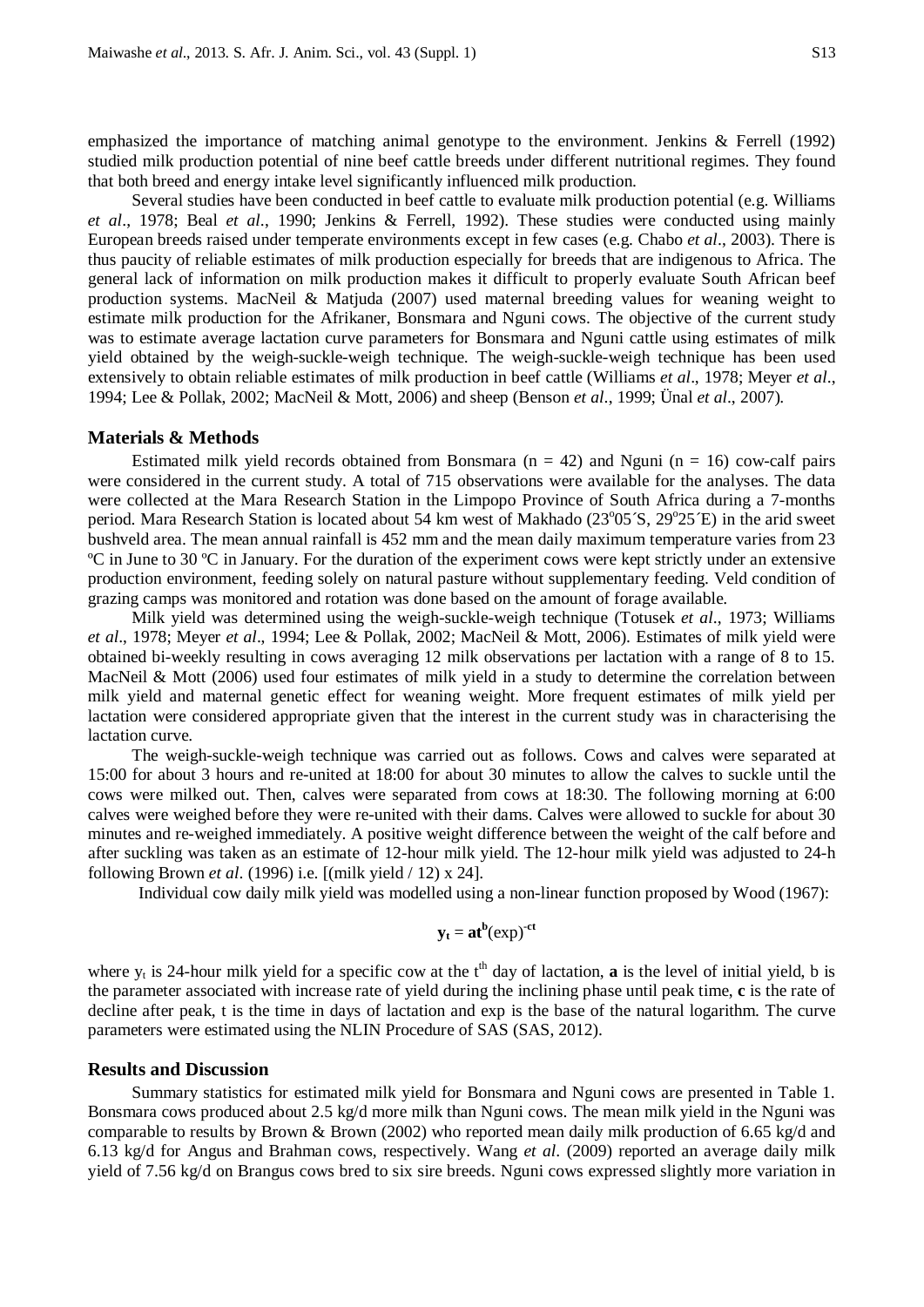milk production compared to the Bonsmara. Meyer *et al*. (1994) reported CV of 44 % and 39 % for a single estimate of milk yield for the Hereford and Wokalup breeds, respectively.

| <b>Breed</b>    | N   | Mean $(kg/d)$ | <b>STD</b> | CV(%) |
|-----------------|-----|---------------|------------|-------|
| <b>Bonsmara</b> | 558 | 8.50          | 3.93       | 46.24 |
| Nguni           | 157 | 6.00          | 3.07       | 51.24 |

**Table 1** Summary statistics for estimated milk yield for Bonsmara and Nguni cows

N: number of weigh-suckle-weigh records; STD: standard deviation; CV: coefficient of variation.

The estimates of lactation curve parameters for Bonsmara and Nguni cattle are shown in Table 2. The estimate for the *a* parameter of 4.095 kg indicate that initial milk yield tended to be higher in Bonsmara than the corresponding estimate for Nguni of 1.869 kg. The rate of incline until peak yield tended to be higher in the Nguni than Bonsmara cattle. The decline in milk yield from peak time until weaning tended to be higher in Nguni than in Bonsmara.

**Table 2** Estimates of lactation curve parameters in the Bonsmara and Nguni cattle

| <b>Breed</b>    |                    | Parameter estimate $\pm$ SE |                    |
|-----------------|--------------------|-----------------------------|--------------------|
|                 | а                  | n                           | c                  |
| <b>Bonsmara</b> | $4.095 \pm 0.808*$ | $0.274 \pm 0.063*$          | $0.005 \pm 0.001*$ |
| Nguni           | $1.869 \pm 1.527$  | $0.451 \pm 0.242$           | $0.008 \pm 0.003*$ |

<sup>\*</sup>Indicate that the parameter estimate is significantly different from zero at  $P < 0.05$ .



**Figure 1** Predicted lactation curve for the South African Bonsmara and Nguni cattle based on the Wood function.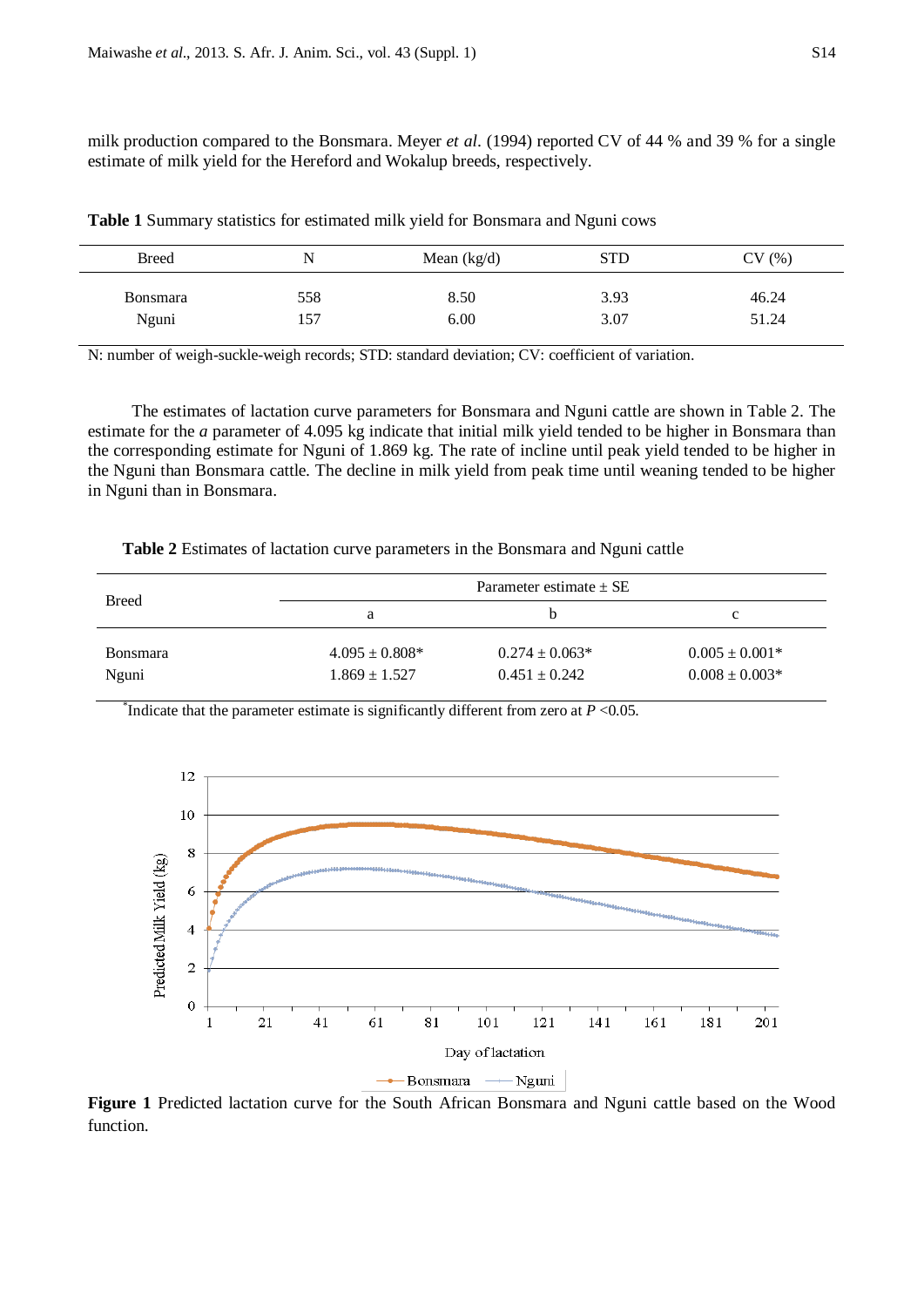The parameters estimates shown in Table 2 were used to predict daily milk yield from calving to weaning (Figure 1). Milk yield tended to be more persistent in Bonsmara compared to the Nguni. The peak time occurred earlier in Nguni than in Bonsmara (i.e. 56 days vs. 59 days). In a comprehensive study involving nine beef cattle breeds, Jenkins & Ferrell (1992) observed breed differences in peak time with a range of 62 to 77 days.

In the current study, peak milk yield was estimated to be 10 kg/d and 7 kg/d in the Bonsmara and Nguni, respectively. The estimated peak yield for the Bonsmara was within the range of 8.5 kg/d to 11.9 kg/d reported by Jenkins & Ferrell (1992). The comparison of estimates from the current study should be made cautiously since breed by nutrition interaction could sometimes be sizeable (Brown & Brown, 2002).

#### **Conclusions**

Bonsmara cows tended to produce more milk than Nguni cows. Lactation curves derived in the current study should provide useful baseline information for future genetic research such as assessment of the utility of maternal breeding value for weaning weight as an indicator trait for milk production in beef cattle. The focus in the current study was on modelling the average lactation curve for each breed. Future research should focus on modelling of lactation curves for individual animals to aid in the genetic evaluation of beef cows.

### **Acknowledgement**

This research was jointly funded by the Agricultural Research Council, Limpopo Department of Agriculture, Red Meat Research and Development of South Africa (RMRD-SA) and Technology and Human Resources for Industry Programme (THRIP) of the Department of Trade and Industry (DTI). Technical assistance from the animal attendants at the Mara Research Station is greatly appreciated.

#### **References**

- Beal, W.E., Notter, D.R. & Akers, R.M., 1990. Techniques for estimation of milk yield in beef cows and relationships of milk yield to calf weight gain and postpartum reproduction. J. Anim. Sci. 68, 937-943.
- Benson, M.E., Henry, M.J. & Cardellino, R.A., 1999. Comparison of weigh-suckle-weigh and machine milking for measuring ewe milk production. J. Anim. Sci. 77, 2330-2335.
- Boggs, D.L., Smith, E.G., Schalles, R.R., Brent, B.E., Corah, L.R. & Pruitt, J.R., 1980. Effects of milk and forage intake on calf performance. J. Anim. Sci. 51, 550-523.
- Bourdon, R.M., 1998. Shortcomings of current genetic evaluation systems. J. Anim. Sci. 76, 2308-2323.
- Brown, M.A. & Brown Jr., A. H., 2002. Relationship of milk yield and quality to preweaning gain of calves from Angus, Brahman and reciprocal-cross cows on different forage systems. J. Anim. Sci. 80, 2522-2527.
- Brown, M.A., Brown Jr., A.H., Jackson, W.G. & Miesner, J.R., 1996. Milk production in Brahman, Angus, and reciprocal-cross cows grazing common bermudagrass endophyte infected tall fescue. J. Anim. Sci. 74, 2058-2066.
- Chabo, R.G., Koka, D.C. & Oageng, T., 2003. Milk yield during the first four months of lactation and cow productivity of Brahman and Tuli beef cattle in South-East Botswana. J. Agric. Rural Dev. Trop. Subtrop. 104, 65-70.
- Clutter, A.C. & Nielsen, M.K., 1987. Effect of level of beef cow milk production on pre- and post-weaning calf growth. J. Anim. Sci. 64, 1313-1322.
- Jenkins, T.G. & Ferrell, C.L., 1992. Lactation characteristics of nine breeds of cattle fed various quantities of dietary energy. J. Anim. Sci. 70, 1652-1660.
- Lee, C. & Pollak, E.J., 2002. Genetic antagonism between body weight and milk production in beef cattle. J. Anim. Sci. 80, 316-321.
- MacNeil, M.D. & Mott, T.B., 2006. Genetic analysis of gain from birth to weaning, milk production and under conformation in Line 1 Hereford cattle. J. Anim. Sci. 84, 1639-1645.
- MacNeil, M.D. & Matjuda, L.E., 2007. Breeding objectives for Angus and Charolais specialized sire lines for use in the emerging sector of South African beef production. S. Afr. J. Anim. Sci. 37, 1-10.
- Meyer, K., Carrick, M.J. & Donnelly, B.J.P., 1994. Genetic parameters for milk production of Australian beef cows and weaning weight of their calves. J. Anim. Sci. 72, 1155-1165.